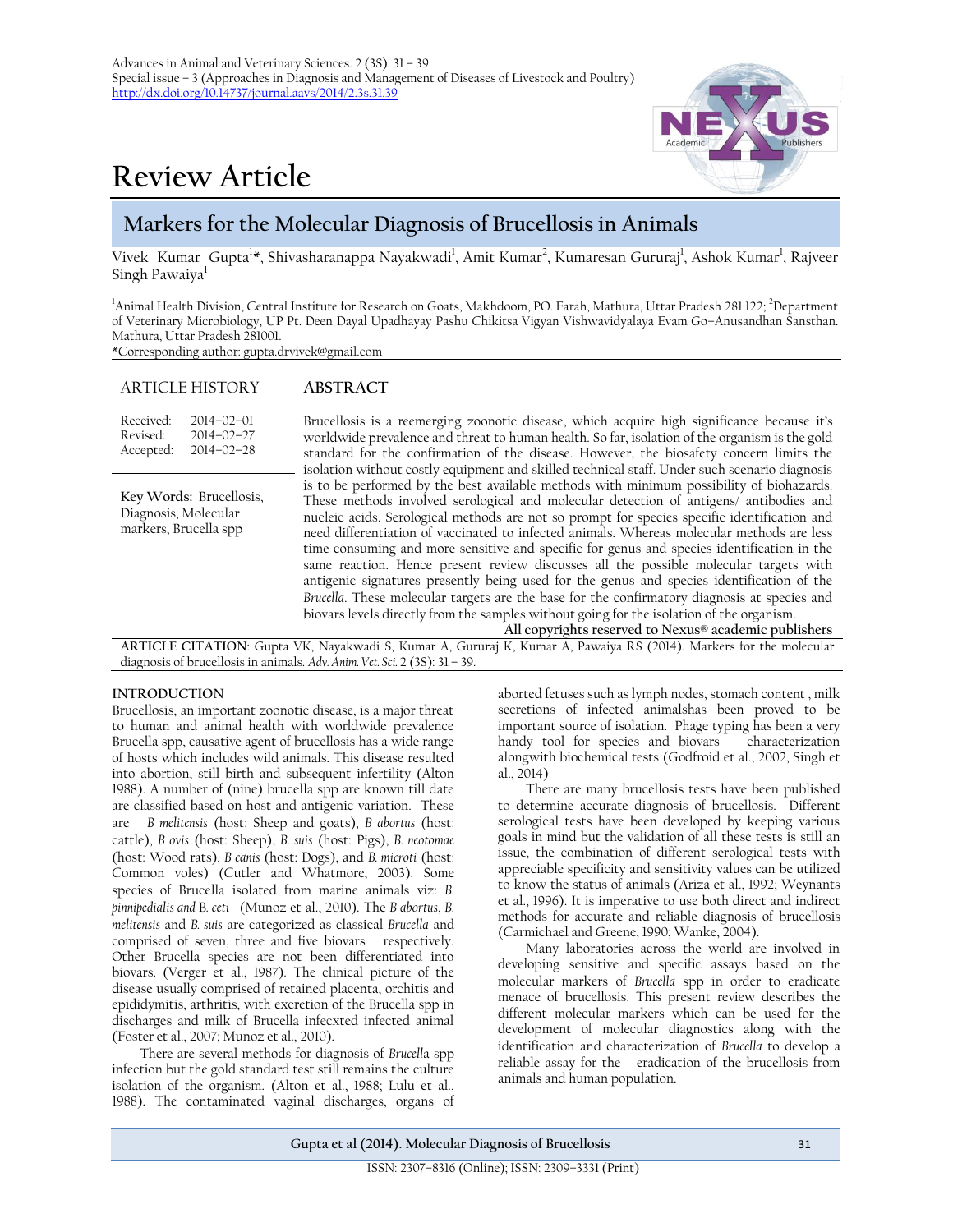

#### **Molecular Genetics of Brucella Spp**

For tracing the brucella infection biovar differentiation is an important parameter. Biovar/srain differentiation is required in many instances specially in the areas where many biotypes are circulating in the population. For this, there is a steady progress towards development of many differential assays despite of high level of conservation among *Brucella* species and strains. In the recent past, genomic data for comparison studies of *B. suis, B. melitensis* and *B. abortus* have been utilized. These studies revealed that each of this species have the average genome of  $2.37 \times 10^9$ daltons. A total of 3198 ORFs have been detected in the *B. melitensis* strain 16M. (Del Vecchio et al.*,* 2002).

There are many unique and variable genes are reported from the 3100 genes available from *B.melitensis*, which may be used as potential diagnostic markers for quick and reliable discrimination among different *Brucella* species. The availability of full–genome sequencing data of three *Brucella*  biovars (*B. abortus*–941, *B. suis–*1330 and *B. melitensis*16 M) has given a flip for comparison of closely related *Brucella* spp. The identified unique genes or "differentiating genes" that has been successfully exploited as markers or targets to differentiate among *Brucella* strains by applying specific PCR assays are described ( Del Vecchio et al.*,* 2002; Ratushna et al*.,* 2006).

#### **Detection of Brucella Spp by PCR**

PCR based assays can be more handy in detection of Brucella spp. from pure microbial cultures. However, when dealing with suspected field samples, there may be decrease in the efficiency due to the presence of inhibitory substances like fat, nucleases, high concentration of divalent calcium ions, which would be directly interfering in the polymerase activity, thereby affecting the DNA amplification (Rossen et al., 1992; Wilson, 1997).

Genus–specific PCR for identification of brucella are proved to be simple and adequate. The diagnostic PCRs assays so far introduced in field animals for direct screening since the first application of PCR for Brucella diagnosis (Fekete *et al.,* 1990; Rijpens et al., 1996; Amin et al., 2001; Leyla et al., 2003; O'Leary et al., 2006) various molecular marker gene viz; 16s rRNA, BCSP31, omp2, omp19, BP26, IS711 based assays are reported for genus specific identification of Brucella which are summarized in table 1. For achieving better sensitivity some real time PCR assays have also been described (Queipo–Ortuno et al., 2005; Probert et al., 2004). For distinction between strain and biotypes and to ascertain the tandem repeats several assays are described. (Ewalt and Bricker, 2000; Bardenstein et al., 2002; Probert et al., 2004; Mukherjee et al., 2005; Ferrao– Beck et al., 2006; Bricker and Ewalt, 2006; Le Fleche et al., 2006) (Table 1).

#### **AMOS PCR Assay for Brucella:**

The identification of brucella was precisely performed with various PCR assay. However, the need was to have an assay that can discriminate and different species in a same reaction. Based on five primers Bricker and Halling (1994) described an assay (Table 2) to identify selected biovars of four species of genus Brucella (AMOS– abortus, melitensis, ovis and suis). The assay was able to differentiate *B. abortus* (biovars 1, 2, and 4); *B. melitensis* (all three biovars), *B. suis*  (biovars 1) and *B. ovis* (all biovars). Six bacterial species which are close to brucella *viz Agrobacterium radiobacter, Agrobacterium rhizogenes, Ochrobactrum anthropi, Rhizobium leguminosarum, Rhizobium meliloti* and *Rhodospirillum rubrum* were also differentiated based on this assay*.*

#### Table 1: Genus and Species level identification of molecular markers in different biovars of *Brucella* spp.

|                                                                                                               | Molecular<br>markers/Antigenic<br>composition    | Organism                                                                                       | Assay                 | Reference                                |
|---------------------------------------------------------------------------------------------------------------|--------------------------------------------------|------------------------------------------------------------------------------------------------|-----------------------|------------------------------------------|
| (is useful for e.g.<br>level<br>Genus<br>diagnosis of human brucellosis,                                      | 43kDa Omp19                                      | B abortus S19                                                                                  | PCR                   | Fekete<br>et<br>al.<br>(1990).           |
| contamination of food products)                                                                               | 16S rRNA gene                                    | B abortus                                                                                      | <b>PCR</b>            | Herman and De<br>Ridder, (1992)          |
|                                                                                                               | rRNA operon                                      | Brucella                                                                                       | PCR                   | Romero et al.<br>(1995)                  |
|                                                                                                               | BCSP31<br>antigenic,<br>periplasmic protein      | Conserved in all species and<br>biovars of Brucella                                            | PCR                   | Baily<br>et<br>al.<br>(1992)             |
| (i <sub>s</sub> )<br>useful<br>Species<br>level<br>in<br>epidemiological<br>eradication<br>and<br>trace back) | IS711 (IS6501)                                   | Differentiate B. abortus biovars<br>1,2&4; B. melitensis, B. ovis and<br>B.suis biovar 1       | $AMOS-$<br>PCR        | <b>Bricker</b><br>and<br>Halling, (1994) |
|                                                                                                               | $Omp2$ (36 $kDa$ )<br>outer<br>membrane protein) | Highly conserved across Brucella<br>but<br>significant<br>species<br>polymorphisms discovered. | <b>PCR</b>            | Ficht et al., 1989                       |
|                                                                                                               | Omp2A                                            | abortus<br>biovars<br>B <sub>1</sub><br>1.26x4<br>contained 115pb deletion in<br>omp2A gene    | <b>PCR</b>            | Fichtet al., 1989                        |
|                                                                                                               | $Omp2A$ and $omp2B$                              | <b>B</b> abortus                                                                               | $RFI.P-$<br>PCR.      | Cloeckaert<br>et<br>al., 1995)           |
|                                                                                                               | Omp25 and dnaK gene                              | Differentiate B. melitensis and B.<br>ovis from other biovars                                  | $RFLP-$<br><b>PCR</b> | Cloeckaert<br>et<br>al., 1995, 1996)     |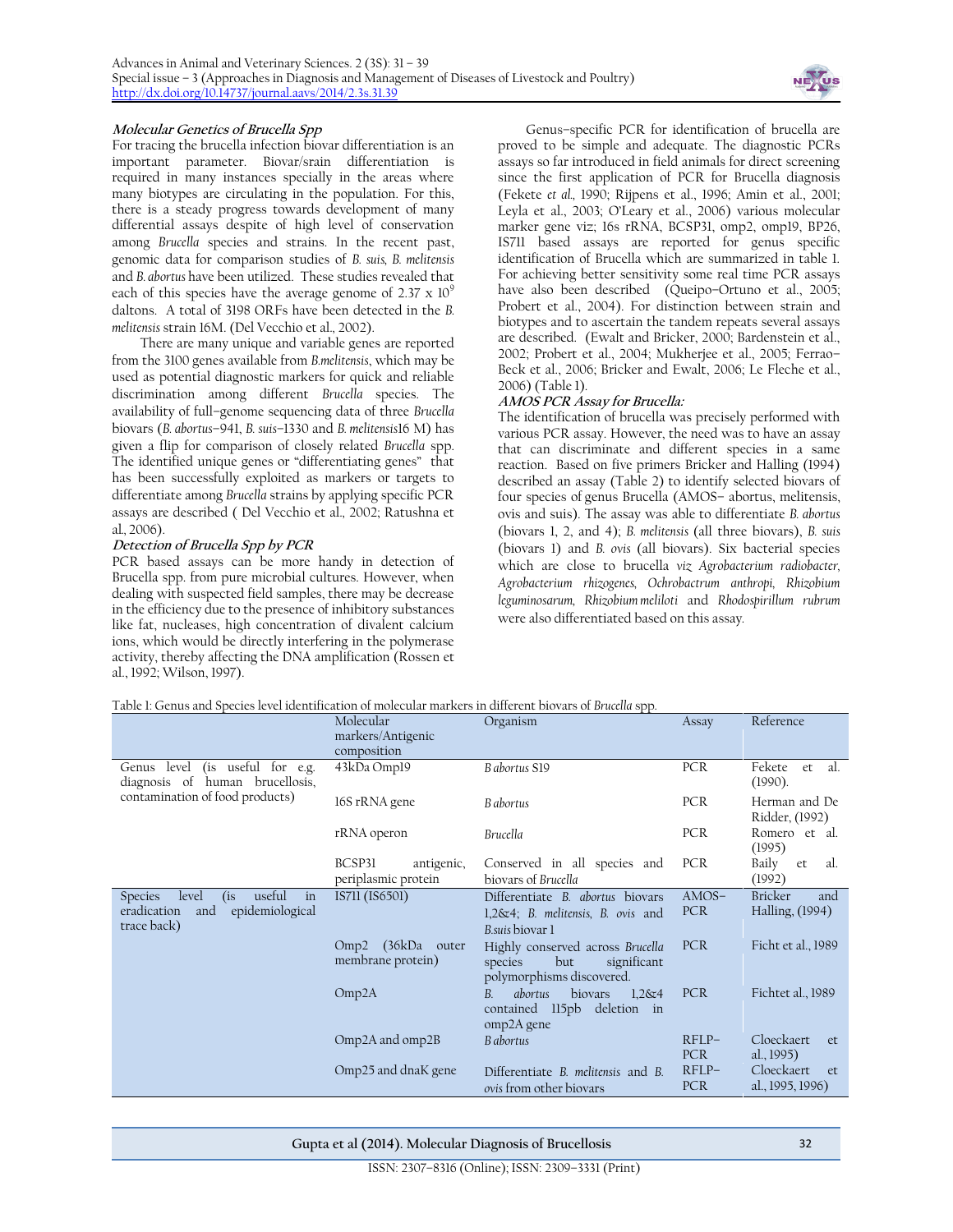

However, still the issue to discriminate vaccine strain was an issue. To achieve this in a single reaction Amos PCR assay was updated and updated AMOS assay [\(Bricker and](http://ci.vbi.vt.edu/pathinfo/pathogens/Bmelitensis_2.html#Bricker1995)  [Halling, 1995\)](http://ci.vbi.vt.edu/pathinfo/pathogens/Bmelitensis_2.html#Bricker1995) was developed to differentiate two vaccine strains of Brucella abortus (strains S19 and RB51) with the addition of three new oligonucleotide primers (Table 2) and assay was designated as multiplex Brucella AMOS PCR assay (Bricker and Halling, 1995).

#### **Multiplex PCR for one– step Identification of Brucella spp (Bruce–Ladder)**

For rapid and one–step identification of *Brucella, a* novel multiplex PCR assay (Bruce–ladder) has been developed (Garcia–Yoldi, et al.*,* 2006). This multiplex PCR assay has the cutting edge advantage compared to the previously described PCR assays, for identification and differentiation of most *Brucella* spp. including the vaccine strains in a single tube. The detail of molecular markers employed in this assay has been given in the table 3. Other than this many assays have been used for the detection of Brucella organisms (Table 4).

#### **Loop Mediated Isothermal Amplification PCR for Brucella Spp**

Point–of–care diagnostics were applied in molecular diagnosis of Brucella spp. for its fast, reproducible, efficient,

Table 2: The molecular markers employed in Brucella AMOS PCR assay

and highly sensitive results. The LAMP based diagnostic assay has been used in the diagnosis of Brucella spp., to harvest all the advantages in a molecular diagnostic coupled with point–of–care diagnosis. The LAMP protocol involves the use of Bst DNA polymerase with strand displacement activity and specially designed four primers identifying six regions in the gene (Notomi et al., 2000; Tomita *et al*., 2008). The strand displacement activity of this enzyme attributes to a special property to this PCR–based assay viz. isothermal amplification managed using water–bath without need for any costly sophisticated equipment like thermocycler and gel–documentation. The total assay time in LAMP PCR was reduced to 30–60 minutes against the conventional PCR which takes around 2–3 hours, making a better candidate for a diagnostic assay. The specific primers identifying multiple regions in the gene increases the specificity of the assay whereas the use of additional loop primers enhances the sensitivity. The important determinant of this assay that makes it more appealing for its quality as a point–of–care diagnostic is the visual detection of results.

| Tadie 2. The indiccular markers employed in brucella AlviO3 PCK assay |                                                                |                                                                               |                                   |  |
|-----------------------------------------------------------------------|----------------------------------------------------------------|-------------------------------------------------------------------------------|-----------------------------------|--|
| Sr. No.                                                               | Species specific primers                                       | Primer Sequence (5'-3')                                                       | Size of amplicon (bp)             |  |
| 1.                                                                    | B. abortus                                                     | F:GACGAACGGAATTTTTCCAATCCC                                                    | 498                               |  |
|                                                                       |                                                                | R:TGCCGATCACTTAAGGGCCTTCAT                                                    |                                   |  |
| 2.                                                                    | B. melitensis                                                  | F:AAATCGCGTCCTTGCTGGTCTGA                                                     | $73$ lbp                          |  |
|                                                                       |                                                                | R:TGCCGATCACTTAAGGGCCTTCAT                                                    |                                   |  |
| 3 <sub>1</sub>                                                        | B. ovis                                                        | F:CGGGTTCTGGCACCATCGTCG                                                       | 976bp                             |  |
|                                                                       |                                                                | R:TGCCGATCACTTAAGGGCCTTCAT                                                    |                                   |  |
| 4.                                                                    | B. suis                                                        | F:GCGCGGTTTTCTGAAGGTTCAGG                                                     | 285bp                             |  |
|                                                                       |                                                                | R:TGCCGATCACTTAAGGGCCTTCAT                                                    |                                   |  |
|                                                                       | Additional oligonucleotides for Vaccine strain differentiation |                                                                               |                                   |  |
| 5 <sub>1</sub>                                                        | RB51/2308                                                      | F:CCCCGGAAGATATGCTTCGATCC                                                     | 364-bp for strains 2308 and RB51, |  |
|                                                                       |                                                                | R:TGCCGATCACTTAAGGGCCTTCAT                                                    | and 498-bp for other B. abortus   |  |
| 6.                                                                    |                                                                | F: GCGCCGCGAAGAACTTATCAA                                                      |                                   |  |
|                                                                       | eri primers                                                    | R: CGCCATGTTAGCGGCGGTGA                                                       | 178bp eri                         |  |
|                                                                       |                                                                |                                                                               |                                   |  |
|                                                                       |                                                                | Table 3: The molecular markers employed in multiplex PCR assay (Bruce-ladder) |                                   |  |
|                                                                       | Molecular targets                                              | Primer Sequence (5'-3')                                                       | Size of amplicon (bp)             |  |
| Glycosyltransferase, gene wboA                                        |                                                                | F: ATC-CTA-TTG-CCC-CGA-TAA-GG                                                 | 1682                              |  |
|                                                                       |                                                                | R: GCT-TCG-CAT-TTT-CAC-TGT-AGC                                                |                                   |  |
| Immunodominant                                                        |                                                                | F: GCG-CAT-TCT-TCG-GTT-ATG-AA                                                 | 450                               |  |
|                                                                       | antigen, gene bp26                                             | R: CGC-AGG-CGA-AAA-CAG-CTA-TAA                                                |                                   |  |
| Outer membrane<br>protein, gene omp31                                 |                                                                | F: TTT-ACA-CAG-GCA-ATC-CAG-CA                                                 | 1071                              |  |
|                                                                       |                                                                | R: GCG-TCC-AGT-TGT-TGT-TGA-TG                                                 |                                   |  |
| Outer membrane protein OMP-2                                          |                                                                | F: GCGCTCAGGCTGCCGACGCAA                                                      | 193                               |  |
|                                                                       |                                                                | R: ACCAGCCATTGCGGTCGGTA                                                       |                                   |  |
| Polysaccharide deacetylase                                            |                                                                | F: ACG-CAG-ACG-ACC-TTC-GGT-AT                                                 | 794                               |  |
|                                                                       |                                                                | R: TTT-ATC-CAT-CGC-CCT-GTC-AC                                                 |                                   |  |
|                                                                       | Erythritol catabolism,                                         | F: GCC-GCT-ATT-ATG-TGG-ACT-GG                                                 |                                   |  |
|                                                                       | gene eryC (Derythrulose-1-                                     | R: AAT-GAC-TTC-ACG-GTC-GTT-CG                                                 | 587                               |  |
|                                                                       | phosphate dehydrogenase)                                       |                                                                               |                                   |  |
|                                                                       | ABC transporter                                                | F: GGA-ACA-CTA-CGC-CAC-CTT-GT                                                 | 272                               |  |
|                                                                       | binding protein                                                | R: GAT-GGA-GCA-AAC-GCT-GAA-G                                                  |                                   |  |
|                                                                       | Ribosomal protein                                              | F: CAG-GCA-AAC-CCT-CAG-AAG-C                                                  | 218                               |  |
| S12, gene rpsL                                                        |                                                                | R: GAT-GTG-GTA-ACG-CAC-ACC-AA                                                 |                                   |  |
|                                                                       |                                                                | F: CGC-AGA-CAG-TGA-CCA-TCA-AA                                                 | 152                               |  |
| Transcriptional regulator, CRP family                                 |                                                                | R: GTA-TTC-AGC-CCC-CGT-TAC-CT                                                 |                                   |  |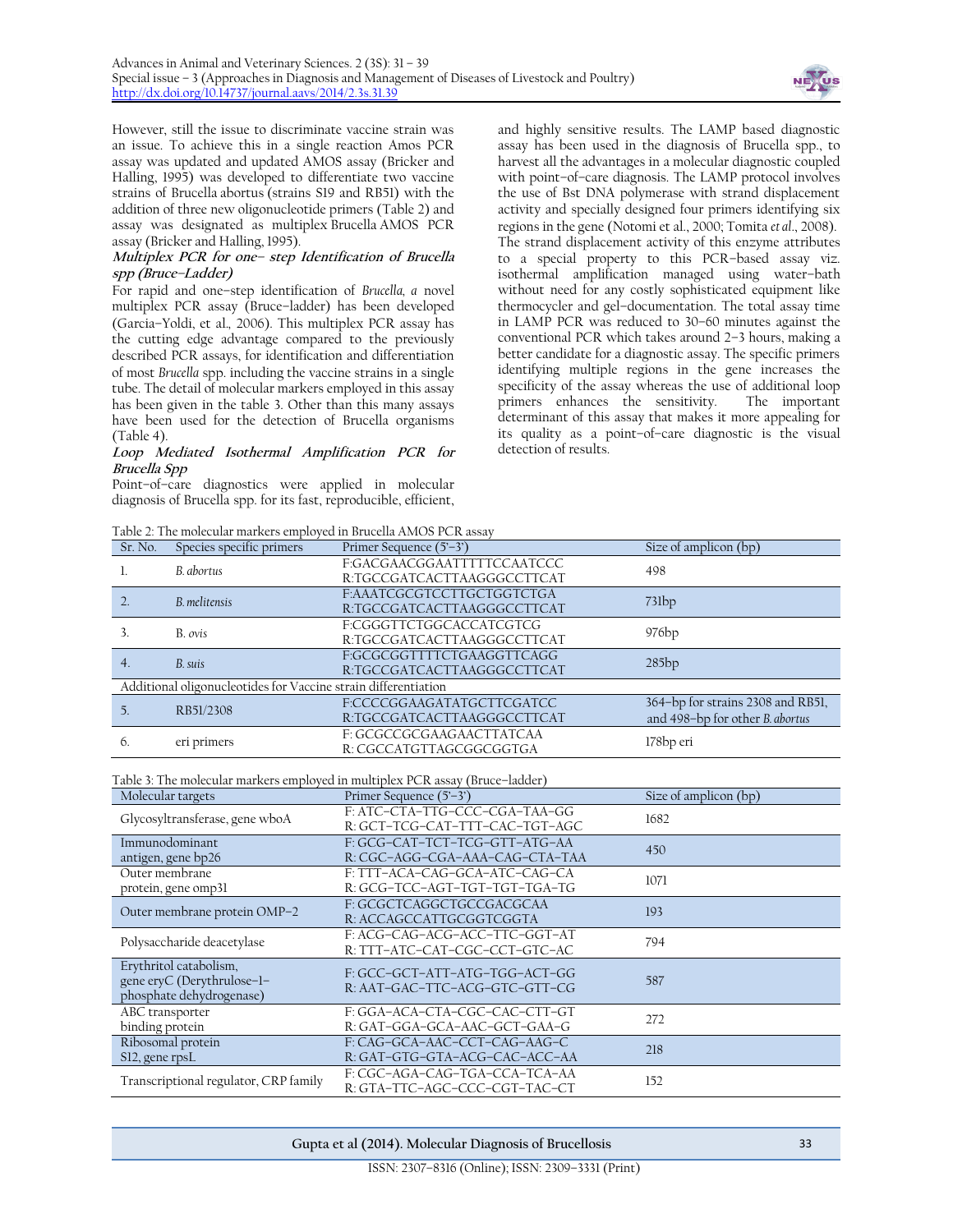

Table 4: The molecular targets employed in routine Brucella PCR assay

| $\circ$                                |                                   |                                       |
|----------------------------------------|-----------------------------------|---------------------------------------|
| Molecular targets                      | Primer Sequence $(5'-3')$         | Size of amplicon (bp)                 |
| Outer membrane protein OMP-2 of        | F: GCGCTCAGGCTGCCGACGCAA          | 193                                   |
| Brucella spp.                          | R: ACCAGCCATTGCGGTCGGTA           |                                       |
| Single step PCR for Brucella abortus   | F:TGGCTCGGTTGCCAATATCAA           | 223                                   |
| protein BCSP31                         | R: CGCGCTTGCCTTTCAGGTCTG          |                                       |
| 16S rRNA Detection of Brucella abortus | F: TCGAGCGCCCGCAAGGGG             | 905                                   |
|                                        | R: ACCATAGTGTCTCCACTAA            |                                       |
| B. abortus vaccine RB51 detection      |                                   |                                       |
| For whoA gene                          | F:TTAAGCGCTGATGCCATTTCCTTCAC      | $-1300$ bp (RB51), approx 400 bp (all |
|                                        | R:GCCAACCAACCCAAATGCTCACAA        | other Brucella spp. with              |
|                                        |                                   | intact wboA gene)                     |
| For whoA gene with part of IS711       | F:TTTAGTTTGCCGTAATATAGGTCTAGAACCT | 900                                   |
|                                        | GTC                               |                                       |
|                                        | R: GCCAACCAACCCAAATGCTCACAA       |                                       |
| Real-time PCR of Brucella abortus      | F: CCATTGAAGTCTGGCGAGC            | 196                                   |
|                                        | R:CGATGCGAGAAAACATTGACCG          |                                       |



Figure 1: B cell inducing brucella Antigens as molecular signatures in different species; DLS– Dilrydrolipoamide succinyltransferase,MDH– Malate Dehydrogenase, Sco–A– Succimylcoenzyme A, Sosubunit– Synthetasealpha submit, Binding Pro–Leu/Lle/Val–binding protein precursor; Note: many of the antigens have not been established for serum host. Established serum host have been depicted in boxes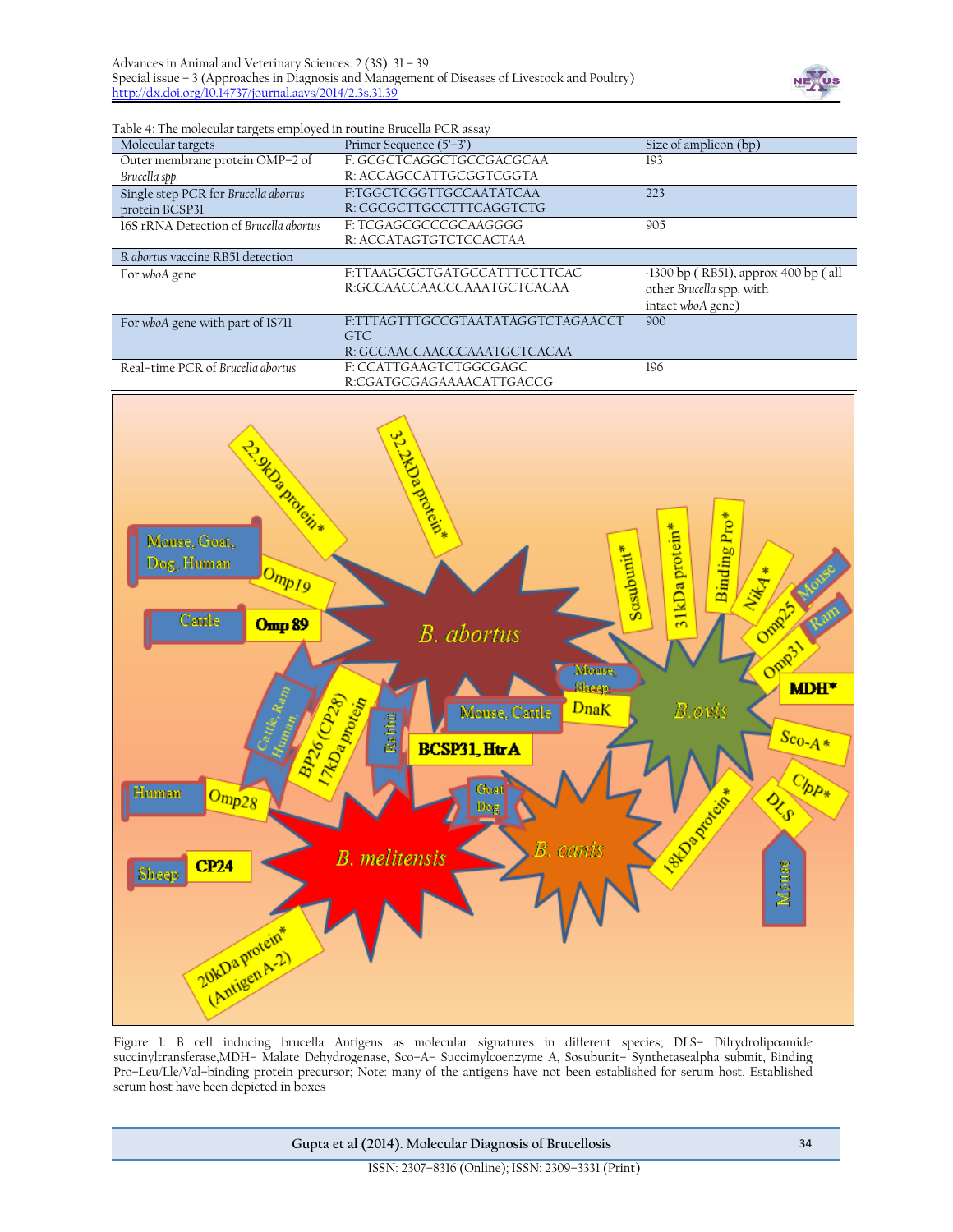

This has been made possible due to the large accumulation of pyrophosphate molecules along with the DNA product, and that was exploited by the addition of fluorophore dyes like Calcein and Manganous ion. In initial reaction conditions the calcein fluorescence is quenched by manganous ion, which in the later part binds to the accumulating pyrophosphate molecules, making the calcein to fluoresce, and that was augmented by its binding with divalent Magnesium ions, ideally captured by naked eye or hand–held UV source. Colorimetric detection is also possible by the addition of dyes like Hexa naphthol blue (HNB), which gives a violet color in negative samples and turns distinct sky blue in positive samples. The first report on LAMP PCR for detection of Brucella was from Ohtsuki et al., (2008), in which a BCSP31 gene based LAMP PCR assay was developed that could detect six Brucella species spanning across 22 strains, with a sensitivity of 10fg of brucella DNA detected from spiked samples, the assay conditions were 63°C for 35 minutes. For detection of Brucella spp., including *B. abortus, B. melitensis* and *B. ovis*, an OMP25 gene based LAMP assay was developed which was reported to have a very high sensitivity detecting Brucella as low as  $1.3 \times 10^3$  CFU/ml in spiked milk samples with up to 10pg of genomic DNA per tube (Pan et al., 2011). The specificity in these tests were validated using DNA from other non–Brucella species, and were invariably found to be negative.

Other methods of PCR based identification of Brucella include a multi locus analysis of genome regions with a variable number of tandem repeats (MLVA) (Bricker et al., 2003) and multi locus sequencing of genome regions of the bacterial isolate (MLSA) (Fleche et al., 2006).These methods are based on the quantifying the number of tandem repeats in a particular locus of bacterial genome and are used for Brucella genotyping not only at the level of genus and species, but also biovars.

#### **Antigens of Brucella Spp. as Molecular Signature**

Many antigenic components of *Brucella* have been characterized from all the species. However, commonly used immunodominant antigen from brucella is the lipopolysaccharide (LPS). A number of other antigens like outer and inner membranes, cytoplasmic, and periplasmic proteins have also been characterized and are potential targets for diagnostic tests (Gupta et al., 2006a, 2006b). Some B cell response inducer *Brucella* antigens are depicted in figure 1.

*Brucella* consists of an outer layer of lipopolysaccharide–protein about 9 nm thick as an outer layer (Corbel, 1989). On culture media Brucella usually grow as either smooth or rough colony, with sometime mucoid type with some strains (Schurig et al.*,* 2002). I addition to LPS, the outer membrane is also a rich source of several major proteins.



Figure 2: Molecular markers for molecular diagnosis of *Brucella melitensis*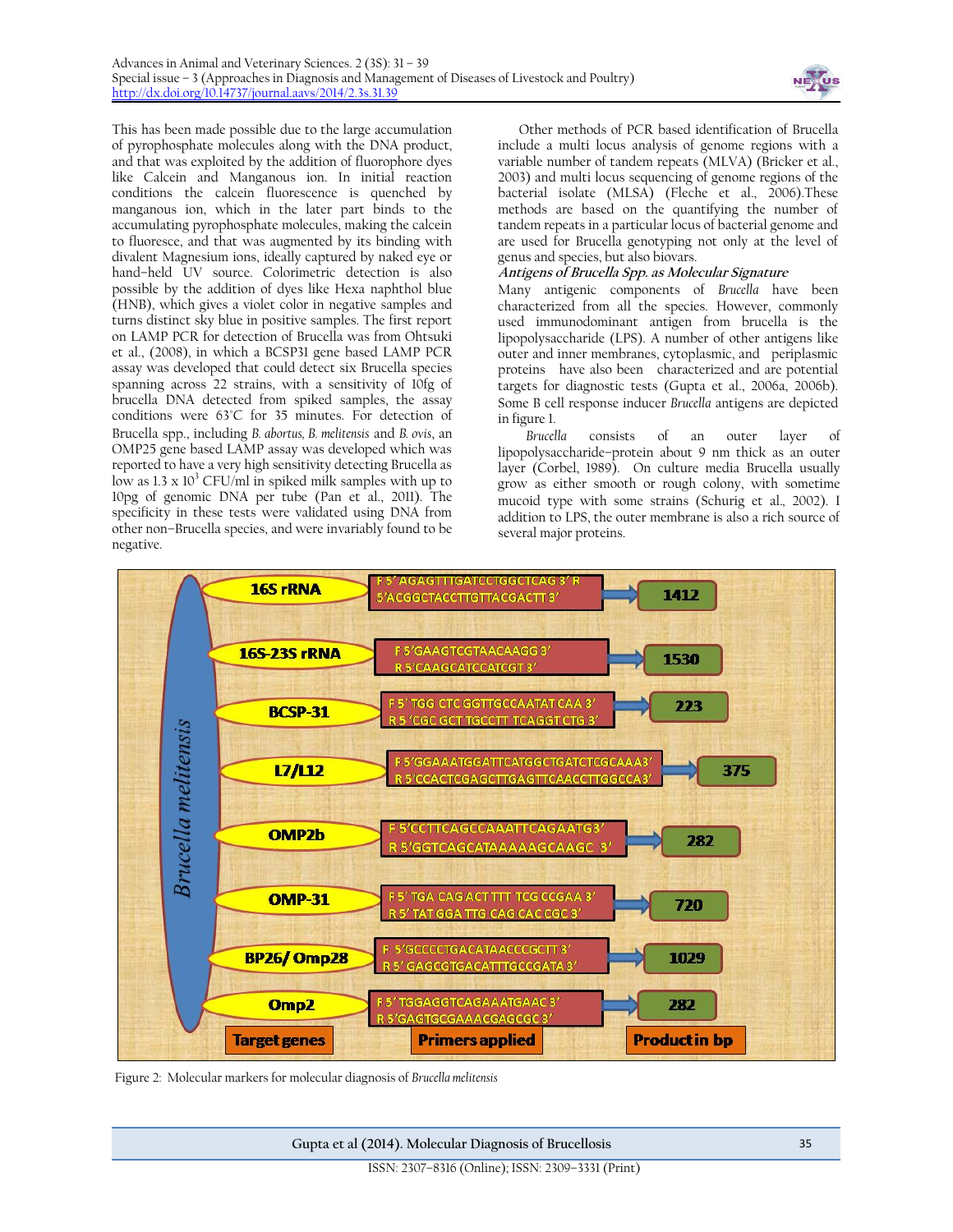

It is well known that due to presence of cross reacting epitopes lipopolysaccharide (LPS) has its limitation as potential diagnostic reagent. Because of these drawbacks with the anti–LPS antibodies, workers have renewed their interest in searching more specific antigens like OMPs and cytoplasmic proteins. Cloeckaert et al., 2002 classified outer membrane proteins of Brucella in group 2 which comparises of Omp2a and Omp2b (36 to 38 kDa) and group 3 which comparises of mainly Omp25 and Omp31 (25 to 27 and 31 to 34 kDa). Omp31 was initially cloned from *B. melitensis*16M, and found to possess significant homology (34% identity) with Brucella Omp25 (Vizcaíno et al.*,* 1996; Cloeckaert et al., 2002). Due to 25–kb chromosomal deletion comprising omp31 and other genes Omp31 is not expressed in *B. abortus* . Some differences have been reported

between Omp31 from *B. melitensis* and Omp31 from *B. ovis* (Cherwonogrodzky et al., 1988; Kittelbeger et al., 1998).

The antigens which provide the base for molecular signature of the bacteria in particular species have specific cellular and molecular function characteristic to that antigen. These mainly include outer membrane proteins (omp), Ribosome–releasingfactor (CP24), Heat shock protein(HtrA, DnaK), Lumazinesynthase (18–kDaprotein in *B.ovis and B.canis*), periplasmic or cytoplasmic protein (BP26(CP28)), Dihydrolipoamide Malate dehydrogenase, SuccinylcoenzymeA, Synthetasealpha subunit ABC–typetransporter, Leu–Ile– Val–binding– protein precursor, Stress protein (ClpP) and Nickeltransport (NikA) as expressed in figure 1. Although the protection studies with these antigenic markers revealed the protection only with Omp25 in mice against *B. ovis* and Omp31 in ram against *B. ovis* (Ko and Splitter, 2003).

Table 5: Established molecular markers based assays for the Brucellosis

| Sr.<br>No.       | Name of Assay                                      | References                                                                                                                                                                                                   | Remrks                                                          |
|------------------|----------------------------------------------------|--------------------------------------------------------------------------------------------------------------------------------------------------------------------------------------------------------------|-----------------------------------------------------------------|
| $\mathbf{L}$     | PCR-based<br>First<br>for<br>Genus Brucella        | Fekete et al. 1990;                                                                                                                                                                                          | Genus specific PCR                                              |
| $\overline{2}$ . | Genus specific PCR                                 | Baily et al., 1992; Leal-Klevezaset al., 1995; Da Costa et al., 1996;<br>Rijpenset al., 1996; Bricker, 2002; Morataet al., 2003;<br>Bogdanovichet al., 2004; Mukherjee et al., 2005; O'Leary et al.,<br>2006 | 31 kDa BCSP, omp2, 16S<br>rRNA, IS711 and other<br>gene markers |
| $\overline{3}$ . | Genus specific PCR                                 | Feketeet al., 1992; Leal-Klevezaset al., 1995; Amin et al., 2001;<br>Leylaet al., 2003; O'Leary et al., 2006, Singh et al., 2013.                                                                            | Field samples based assays                                      |
| 4.               | Species specific PCR-<br>based diagnostic assay    | Ewalt and Bricker, 2000; Bardensteinet al., 2002; Probertet al.,<br>2004; Mukherjee et al., 2005; Ferrao-Beck et al., 2006, Singh et al.,<br>2014.                                                           | strain typing based on<br>locus-specific variations             |
| $\overline{5}$ . | Species specific<br>PCR-<br>based diagnostic assay | Bricker and Ewalt, 2006; Le Fleche et al., 2006                                                                                                                                                              | variable tandem repeats                                         |
| 6.               | Brucella AMOS PCR assay                            | Bricker et al., 1994; Bricker and Halling, (1994)                                                                                                                                                            | For the discrimination of<br>four Brucella species              |
| 7.               | multiplex Brucella<br>PCR<br>assay                 | Kang et al., 2011; Schmoock et al., 2011; Bricker et al., 1995                                                                                                                                               | For the discrimination of<br>brucella species and strain        |
| 8.               | Real-time PCR assay                                | Redkaret al., 2001; Probertet al., 2004; Navarro et al., 2004;<br>Queipo-Ortuno et al., 2005; Queipo-Ortuño et al., 2008; Winchell<br>et al., 2010                                                           | Tissue based quantitative<br>assay                              |
| 9.               | Hybridization/in-situ<br>hybridization assay       | Doganay and Doganay, 2013; Wellinghausen et al., 2006;<br>Fernández-Lago et al., 2000                                                                                                                        | Oligonuclotide<br>based<br>fluorescence assay                   |
| 10.              | Microarray assay                                   | Tian et al., 2013; Schmoock et al., 2011; Viadas et al., 2009                                                                                                                                                | Gene based assays                                               |
| $\mathbf{u}$     | Biosensor assay                                    | Doganay and Doganay, 2013; Lee et al., 2000; Edelstein et al.,<br>2000:                                                                                                                                      | Gene based assays                                               |
| 12.              | <b>LAMP</b> test                                   | Soleimani et al., 2013; Chen et al., 2013; Lin et al., 2011; Song et al.,<br>2012; Ohtsuki et al., 2008                                                                                                      | Detection of specific gene<br>sequence in colorimetric<br>assay |

### **Role of Molecular Diagnosis and Recombinant Proteins against Brucella Melitensis:**

Out of seven species of genus brucella, *Brucella melitensis* is mainly responsible for the zoonoses. Studies have been carried out regarding different recombinant proteins of *Brucella melitensis.* Evaluation of recombinant BP26 protein in different serological tests for diagnosis of *Brucella melitensis* infection in goats is reported (Gupta, et al., 2010). A DNA vaccine encoding outer membrane protein (OMP31) of *Brucella melitensis* 16M has been found protective against *B. melitensis* challenge in mice (Gupta, et al., 2007; 2007b).

These recombinant proteins have been successfully applied to improve specificity and sensitivity of the serological diagnostic methods. Moreover, Polymerase Chain Reaction assay has been standardized to amplify different molecular markers for the diagnosis of B *melitensis* infectionin goats (Figure 2). These genes can be employed for the molecular epidemiological investigation also (Gupta et al., 2010). The primers designed vary upon the target and specific size amplicon products elucidate in electrophoresis are used for the confirmation of *B. melitensis.*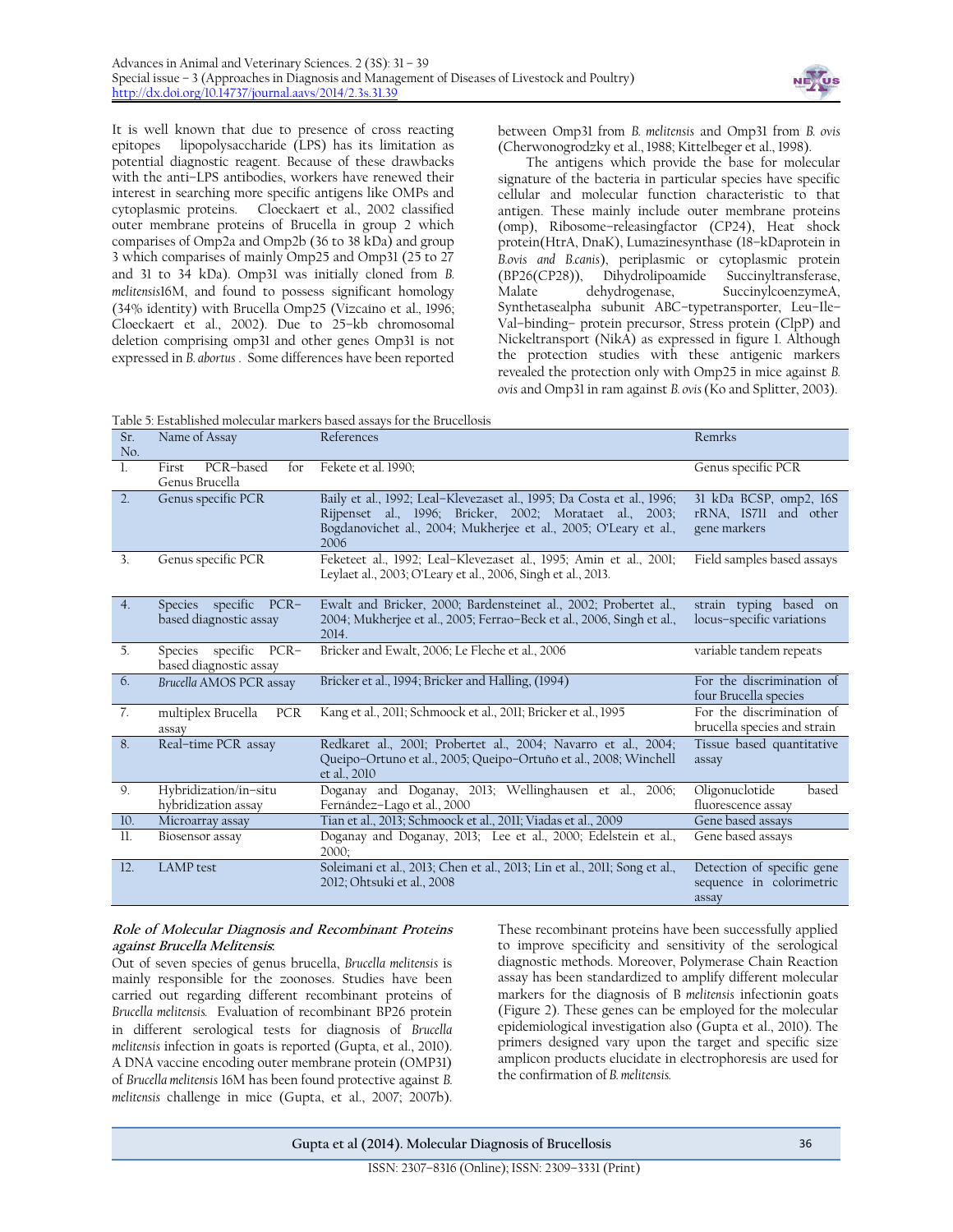

#### **Various Methods Applied for the Molecular Detection of Brucella Spp.**

The molecular targets/signatures of *Brucella* spp. is largely based on the genomic variations in different biovars. Although, the differentiating genes and conserved targets can be used for future diagnostics but it requires further evaluation in domestic animals. The gold standard test for Brucellosis still is isolation of *Brucella* spp. from infected animal. Different molecular markers based assay have been developed and established for rapid, confirmatory and precise diagnosis of brucellosis in clinical samples with minimum time (Table 5).

PCR–based methods that identify these molecular markers are more useful and practical as other assays are still in validation process and will take time to be an established assay for brucellosis. PCR–based methods that are simple, quick, less hazardous and possess high sensitivity (Bricker, 2002, Singh et al., 2013) for Brucella detection, especially those using the 16S rRNA as targets (Herman and De Ridder, 1992; Romero et al., 1995;; O'Leary et al., 2006), and the bcsp31 genes (Baily et al., 1992; Singh et al., 2014), which are highly conserved in the genus *Brucella.*

#### **CONCLUSION**

Most of the markers explained herein are in context of PCR assay for the diagnosis. But these markers may be potential candidate genes for developing recombinant proteins for the diagnostics and vaccines. Most of the new methods for *Brucella* spp. identification and typing are still in the process of development and still await validation for use with clinical samples. Controll and eradication of animal brucellosis in countries like India requires serious effort to provide infrastructure to provide awareness among livestock owners, farmers, animal husbandry workers.

#### **ACKNOWLEDGEMENTS**

The authors gratefully acknowledge the support and facilities provided by the Director, CIRG, Mathura and Vice Chancellor, DUVASU, Mathura.

#### **CONFLICT OF INTEREST**

There is no conflict of interest among authors.

#### **REFERENCES**

- Adone R, Francia M and Ciuchini F (2008). Evaluation of *Brucella melitensis* B115 as rough–phenotype vaccine against *B. melitensis* and *B. ovis* infections. Vaccine 26: 4913–4917.
- Alton GG, Jones LM, Angus RD and Verger JM (1988). Techniques for the Brucellosis Laboratory. Paris: Institute National DeLa Recherche Agronomique.
- Amin AS, Hamdy ME andIbrahim AK (2001). Detection of *Brucella melitensis* in semen using the polymerase chain reaction assay. Vet(Vet Microbiol)83: 37–44.
- Ariza J, Pellicer T, Pallares R, Foz A, Gudiol F (1992) Specific antibody profile in human brucellosis. Clinicalectious Diseases (clinc infect diseases)14: 131–140.
- Baily GG, Krahn JB, Drasar BS, Stocker NG (1992). Detection of *Brucella melitensis* and abortus by DNA amplification. Journal of Tropical
- Medicine and Hygine.(J Trop Med Hygene) 95: 271–275. Bardenstein S, Mandelboim M, Ficht TA, Baum M, Banai M (2002) Identification of the *Brucella melitensis* vaccine strain Rev 1 in animals and humans in Israel by PCR analysis of the Pst 1 site polymorphism of its Omp 2 gene. Journal of Clinical Microbiology(J Clic Microbiol). 40: 1475–1480.
- Bogdanovich T, Skurnik M, Lubeck PS, Ahren P, Hoorfar J (2004) Validated 5' nuclease PCR assay for rapid identification of the genus *Brucella*. Journal of Clinical Microbiology (J Clinc Microbiol)42: 2261–2263.
- Bricker BJ (2002) PCR as a diagnostic tool for brucellosis. Veterinary Microbiology (Vet Microbiol)90: 435–446.
- Bricker BJ, Ewalt DR (2006) Hoof prints: Brucella strain typing by PCR amplification of multilocus tandem–repeat polymorphisms. Methods of Molecular Biology(Methods Mol Microbiol) 345: 141–173.
- Bricker BJ, Ewalt DR, Halling SM (2003) Brucella 'HOOF–Prints': Strain Typing by Multi–Locus Analysis of Variable Number Tandem Repeats (VNTRs). BMC Microbiology. 3: 15.
- Bricker BJ, Ewalt DR, Olsen SC (2003) Evaluation of the Brucella abortus species specific PCR, an improved version of brucella AMOS PCR assay for cattle. Journal of Veterinary Diagnostic Investigation(J Vet Diagnos Invest) 15: 374–378.
- Bricker BJ, Halling SM (1994) Differentiation of Brucella abortus bv. 1, 2, and 4 Brucella melitensis, Brucella ovis, and Brucella suis bv. 1 by PCR. Journal of Clinical Microbiology (J Clinc Microbiol)32: 2660–2666.
- Bricker BJ, Halling SM (1995) Enhancement of the Brucella AMOS PCR assay for differentiation of Brucella abortus vaccine strains S19 and RB51. Journal of Clinical Microbiology(J Clinic Microbiol) 33:1640.
- Carmichael LE, Greene CE (1990) Canine Brucellosis In: Infectious diseases of the Dog and Cat. Philadelphia: WB. Saunders Company. pp. 573– 584.
- Chen S, Li X, Li J, Atwill ER (2013) [Rapid detection of Brucella spp. using](http://www.ncbi.nlm.nih.gov/pubmed/24026689)  loop–[mediated isothermal amplification \(LAMP\).](http://www.ncbi.nlm.nih.gov/pubmed/24026689) Methods of Molecular Biology(Methods Mol Biol) 1039:99–108
- Cherwonogrodzky JW, Nielsen KH (1988) Brucella abortus1119–3 0–chain polysaccharide to differentiate sera from B. abortus S–19–vaccinated and field–strain–infected cattle by agar gel immunodiffusion. Journal of Clinical Microbiology(J Clinic Microbiol) 26:1120–1123.
- Cloeckaert A, Verger JM, Grayon M, Grepinet O (1995). Restriction site polymorphism of the genes encoding the major 25kDa and 36kDa outer membrane proteins of Brucella. Microbiology(Microbiol) 141: 2111–2121
- Cloeckaert A, Verger JM, Grayon M, Vizcaíno N (1996). Molecular and immunological characterization of the major outer membrane proteins
- of Brucella. FEMS Microbiology Letters 145:1–8. Cloeckaert A, Vizcaíno NJ, Paquet Y, Bowden RA, Elzer PH (2002) Major outer membrane proteins of Brucella spp. past, present and future. Veterinary Microbiology(Vet Microbiol) 90:229–247.
- Corbel MJ (1989) Microbiology of the Genus Brucella. In: Young Edward J, Corbel Michael J Brucellosis: Clinical Laboratory Aspects. CRC Press, Inc., Boca Raton, Florida. Pp. 53 – 72.
- Cutler S, Whatmore A (2003) Progress in understanding brucellosis. Veterinary Record (Vet Rec)153: 641–642.
- Da Costa M, Guillou JP, Garin–Bastuji B, Thie´baud M, Dubray G (1996) Specificity of six gene sequences for the detection of the genus Brucella by DNA amplification. Journal of Applied Bacteriology (J App Bacteriol)81: 267–275.
- Del Vecchio VG, Kapatral V, Redkar RJ, Patra G, Mujer C, Los T, Ivanova N, Anderson I, Bhattacharyya A, Lykidis A, Reznik G, Jablonski L, Larsen N, D'Souza M, Bernal A, Mazur M, Goltsman E, Selkov E, Elzer PH, Hagius S, O'Callaghan D, Letesson JJ, Haselkorn R, Kyrpides N, Overbeek R (2002) The genome sequence of the facultative intracellular pathogen Brucella melitensis. Proceedings of National Academy of Sciences (Proc Ntional Acad Sci )99: 443–448.
- Doganay GD, Doganay M (2013). Brucella [as a potential agent of bioterrorism.](http://www.ncbi.nlm.nih.gov/pubmed/22934672) Recent Pat Anti infections Drug Discovery 8(1):27–33
- Edelstein RL, Tamanaha CR, Sheehan PE, Miller MM, Baselt DR, Whitman LJ, Colton RJ (2000) The BARC biosensor applied to the detection of biological warfare agents. Biosensors and Bioelectronics 14: 805–813.
- Ewalt [DR,](http://www.ncbi.nlm.nih.gov/pubmed/?term=Ewalt%20DR%5Bauth%5D) Bricker [BJ](http://www.ncbi.nlm.nih.gov/pubmed/?term=Bricker%20BJ%5Bauth%5D) (2000) Validation of the Abbreviated Brucella AMOS PCR as a Rapid screening method for differentiation of Brucella abortus field strain isolates and the vaccine strains, 19 and RB51. Journal of Clinical Microbiology (J Clinic Microbiol)38(8): 3085–3086.
- Fekete A, Bantle JA, Halling SM (1992a) Detection of brucella by polymerase chain reaction in bovine fetal and maternal tissues. Journal of Veterinary Diagnostic Investigation(J Vet Diagnos Invest) 4: 79–83.
- Fekete A, Bantle JA, Halling SM, Sanborn MR (1990). Priliminary development of a diagnostic test for Brucella using Polymerase chain reaction. Journal of Applied Bacteriology (J Appl Bacteriol)69: 216–227.
- Fekete A, Bantle JA, Halling SM, Stich RW (1992b) Amplification fragment length polymorphism in Brucella strains by use of polymerase chain reaction with arbitrary primers. Journal of Bacteriology (J App Bacteriol)174: 7778–7783.
- Fernández–Lago L, Vallejo FJ, Trujillano I, Vizcaíno N (2000) [Fluorescent](http://www.ncbi.nlm.nih.gov/pubmed/10878084)  whole–cell hybridization with 16S rRNA–[targeted oligonucleotide](http://www.ncbi.nlm.nih.gov/pubmed/10878084)  probes to identify Brucella [spp. by flow cytometry.](http://www.ncbi.nlm.nih.gov/pubmed/10878084) Journal of Clinical Microbiology (J Clinic Microbiol)38:2768-2771.
- Ferrao–Beck L, Cardoso R, Munoz PM, de Miguel MJ, Albert D, Ferreira AC, Marin CM, Thiebaud M, Jacques I (2006). Development of a multiplex PCR assay for polymorphism analysis of Brucella suis biovars causing brucellosis in swine. VeterinMicrobiology (Vet Microbiol)115: 269–277.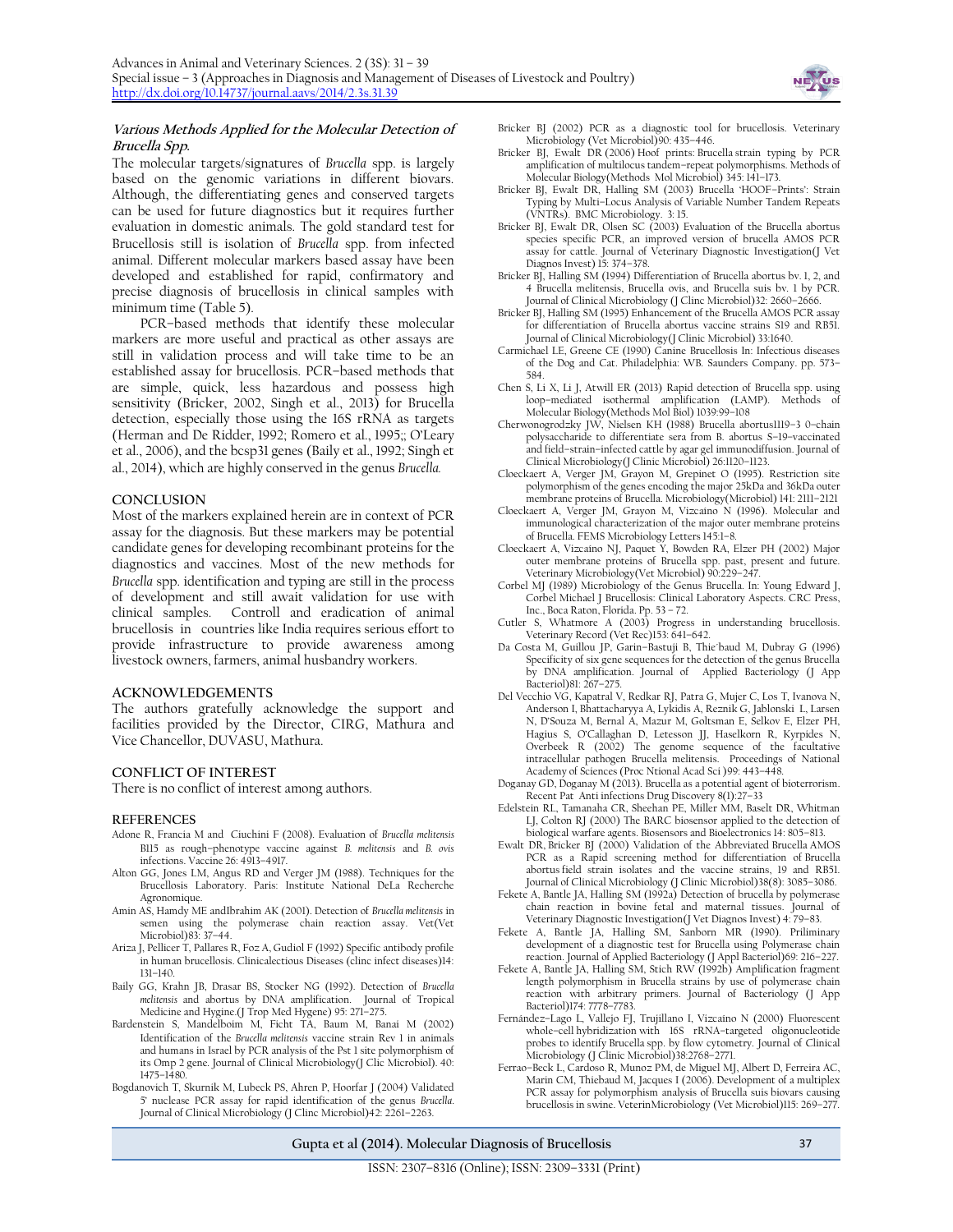

- Ficht TA, Bearden SW, Sowa BA, Adams LG (1989). DNA sequence and expression of the 36–kilodalton outer membrane protein gene of Brucella abortus. Infections and Immunity (Infect Immun)57:3281-3291.
- Foster G, Osterman BS, Godfroid J, Jacques I, Cloeckaert A, (2007) Brucella ceti sp. nov. and Brucella pinnipedialis sp. nov. for Brucella strains with cetaceans and seals as their preferred hosts. International Journal of Systemic Evolutionary Microbiology(Int J Syst Evol Microbiol) 57: 2688–2693.
- Garcia–yoldi D, Marin CM, De Miguel PM, Munoz PM, Vizmanos JL, Lopez– goni I (2006) Multiplex PCR assay for the identification and differentiation of all Brucella species and the vaccine strains Brucella abortus S19 and RB51 and Brucella melitensis Rev1. Clinical Chemistry(Clinic Chem) 52: 779–781.
- Godfroid J, Saegerman C, Wellemans V, Walravens K, Letesson JJ, Tibor A, McMillan A, Spencer M, Sanna S, Bakker D, Pouillot R, Garin–Bastuji B (2002) How to substantiate eradication of bovine brucellosis when a specific serological reactions occur in the course of brucellosis testing. Veterinary Microbiology(Vet Microbiol) 90: 461–477.
- Gupta VK (2010) Annual Report. Central Institute for research on goats (CIRG). Makhdoom, PO. Farah, Mathura, Uttar Pradesh 281 122.
- Gupta VK, Kumari R, Vohra J, Singh SV, Vihan VS (2010) Comparative evaluation of recombinant BP26 protein for serological diagnosis of Brucella melitensis infection in goats. Small Ruminant Research(Small Ruminant Res) 93: 119–125.
- Gupta VK, Rout PK, Vihan VS (2007b) Induction of immune response in mice with a DNA vaccine encoding outer membrane protein (OMP31) of Brucella melitensis 16M. Research in Veterinary Sciences(Res Vet Sci) 87: 305–313.
- Gupta VK, Verma DK, Rout PK, Singh SV, Vihan VS (2006a) Polymerase chain reaction (PCR) for detection of Brucella melitensis in goat milk. Small Ruminant Research (Small Ruminant Res)65: 79–84.
- Gupta VK, Verma DK, Singh K, Kumari R, Singh SV, Vihan VS (2006b) Single–step PCR for detection of Brucella melitensis from tissue and blood of goats. Small Ruminant Research(Res) 66: 169–174.
- Gupta VK, Verma DK, Singh SV, Vihan VS (2007a) Serological diagnostic potential of recombinant outer membrane protein (Omp31) from Brucella melitensis in goat and sheep brucellosis. Small Ruminant Research (Res)70: 260–266
- Herman L, De Ridder H (1992) Identification of Brucella spp. by suing the polymerase chain reaction. Applied Environmental Microbiology(App Envir Microbiol) 58: 2099–2101.
- Jumas–Bilak E, Michaux–Charachon S, Bourg G, Ramuz M, Allardet–Servent A (1998) Unconventional genomic organization in the alpha–subgroup of the Proteobacteria. Journal of Bacteriology(J Bacteriol) 180: 2749– 2755.
- Jumas–Bitlak E, Maugard C, Michaux–Charachon, S, Allardet–Servent A, Perrin A, O'Callaghan D (1995) Study of the organization of the genomes of Escherichia coli, Brucella melitensis and Agrobacterium tumefaciens by insertion of a unique restriction site. Microbiology(Microbiol) 141: 2425–2432.
- Kang SI, Her M, Kim JW, Kim JY, Ko KY, Ha YM, Jung SC (2011) [Advanced](http://www.ncbi.nlm.nih.gov/pubmed/21666028) [multiplex PCR assay for differentiation of Brucella species.](http://www.ncbi.nlm.nih.gov/pubmed/21666028) Applied
- Environmental Microbiology (App Envir Microbiol)77:6726–6728. Kittelbeger R, Diack DS, Vizcaino N, Zygmunt MS, Cloeckaert A (1998) Characterization of an immuno–dominant antigen in Brucella ovis and evaluation of its use in an enzyme– linked Immunosorbent assay. Veterinary Microbiology (Vet Microbiol)59: 213–227.
- Ko J, Splitter GA (2003). Molecular host–pathogen interaction in brucellosis: current understanding and future approaches to vaccine development for mice and humans. Clinical Microbiology Review(Clinic Microbiol Rev) 16: 65–78.
- Le Fleche F, Jacques I, Grayon M, Al Dahouk S, Bouchon P, Denoeud F, Nöckler K, Neubauer H, Guilloteau LA, Vergnaud G (2006) Evaluation and Selection of Tandem Repeat Loci for a Brucella MLVA Typing Assay. BMC Microbiology(Microbiol) 6:9.
- Le Flèche P, Jacques I, Grayon M, Dahouk Sal, Bouchon P, Denoeud F, Nöckler K, Neubauer H, Guilloteau LA, Vergnaud G (2006) Evaluation and selection of tandem repeat loci for a Brucella MLVA typing assay. BMC Microbiology (Microbiol)6:9.
- Leal–Klevezas DS, Martinez VIO, Lopez MA, Martinez SJP (1995) Single step PCR for detection of Brucella spp. from blood and milk of infected animals. Journal of Clinical Microbiology(J Clinic Microbiol) 3: 3087– 3090.
- Lee WE, Thompson HG, Hall JG, Bader DE (2000) Rapid [detection](http://www.ncbi.nlm.nih.gov/pubmed/10945454) and [identification of biological and chemical agents by immunoassay, gene](http://www.ncbi.nlm.nih.gov/pubmed/10945454)  [probe assay and enzyme inhibition using a silicon](http://www.ncbi.nlm.nih.gov/pubmed/10945454)–based biosensor. Biosensors and Bioelectronics 14:795–804.
- Leyla G, Kadri G, Umarn O (2003) Comparison of polymerase chain reaction and bacteriological culture for the diagnosis of sheep brucellosis using

aborted fetus samples. Veterinary Microbiology(Vet Microbiol) 93: 53– 61.

- Lin GZ, Zheng FY, Zhou JZ, Gong XW, Wang GH, Cao XA, Qiu CQ (2011) Loop–[mediated isothermal amplification assay targeting the omp25](http://www.ncbi.nlm.nih.gov/pubmed/21232598)  [gene for rapid detection of Brucella spp.](http://www.ncbi.nlm.nih.gov/pubmed/21232598) Molecular Cell Probes(Mol Cell Probes) 25:126–129.
- Lulu AR, Araz GF, Khatib MI, Mustafa MY, Yusuf AR, Fenech FF (1988) Human brucellosis in Kuwait: a prospective study of 400 cases. Quaternary Journal of Medicine (J Med)66: 39–54.
- Manish K, Chand P, Rajesh C, Teena R, Sunil K (2013) Brucellosis: An updated review of the disease. Indian Journal of Animal Sciences(Indian J Anim Sci) 83: 3–16.
- Mantur BG, Amarnath SK (2008) Brucellosis in India a review. Journal of Biosciences(J BioSci) 33:539–547.
- Michaux [S, P](http://www.ncbi.nlm.nih.gov/pubmed/?term=Michaux%20S%5Bauth%5D)aillisson [J, C](http://www.ncbi.nlm.nih.gov/pubmed/?term=Paillisson%20J%5Bauth%5D)arles–Nurit [MJ, Bourg](http://www.ncbi.nlm.nih.gov/pubmed/?term=Carles-Nurit%20MJ%5Bauth%5D) G, [Allardet](http://www.ncbi.nlm.nih.gov/pubmed/?term=Allardet-Servent%20A%5Bauth%5D)–Servent A, Ramuz [M \(](http://www.ncbi.nlm.nih.gov/pubmed/?term=Ramuz%20M%5Bauth%5D)1993) Presence of two independent chromosomes in the Brucella melitensis 16M genome. Journal of Bacteriology (J Bacteriol)175: 701–705.
- Morata P, Queipo–Ortuno M.I, Reguera JM, Garcia–Ordonez MA, Cardenas A, Colmenero JD (2003) Development and evaluation of a PCR– enzyme linked immunosorbent assay for diagnosis of human brucellosis. Journal of Clinical Microbiology(J<sup>o</sup>Clinic microbial) 41:144–148.
- Moriyon I, Grillo MJ, Monreal D, Gonzalez D, Marin C, Lopez–Goni I, Mainar–Jaime RC, Moreno E, Blasco JM (2004). Rough vaccines in animal brucellosis: structural and genetic basis and present status. Veterinary Research(Vet Res) 35: 1–38.
- Mukherjee F, Jain J, Grillo MJ, Blasco JM, Nair M (2005) Evaluation of Brucella abortus S19 vaccine strains by bacteriological tests, molecular analysis of ery loci and virulence in BALB/c mice. Biologicals 33, 153–160.
- Mukherjee F, Jain J, Patel V, Nair M (2007) Multiple genus–specific markers in PCR assays improve the specificity and sensitivity of diagnosis of brucellosis in field animals. Journal of Medical Microbiology (J Med Microbiol)56:1309–1316.
- Muñoz PM, Mariana B, Arnal M, J de Miguel M, Revilla M, Martínez D, Vicente J, Acevedo P, Oleaga A, Ruiz–Fons F, Marín CM, Prieto JM, de la Fuente J, Barral M, Barberán M, de Luco DF, Blasco JM, Gortázar C (2010) Spatial distribution and risk factors of Brucellosis in Iberian wild ungulates. BMC Infectious Diseases(Infect Disesses) 10: 46.
- Navarro E, Casao MA, Solera J (2004) Diagnosis of human brucellosis using PCR. Expert Review of Molecular Diagnosis(Exp Rev Mol Diagn)4:115–123.
- Notomi T, Okayama H, Masubuchi H, Yonekawa T, Watanabe K, Amino N, Hase T (2000) Loop–mediated isothermal amplification of DNA. Nucleic Acids Research(Res) 28, E63.
- O'Leary S, Sheahan M, Sweeney T (2006) Brucella abortus detection by PCR assay in blood, milk and lymph tissue of serologically positive cows. Research in Veterinary Sciences (Res Vet Sci)81: 170–176.
- Ohtsuki R, Kawamoto K, Kato Y, Shah MM, Ezaki T, Makino SI (2008) Rapid detection of Brucella spp. by the loop–[mediated isothermal](http://www.ncbi.nlm.nih.gov/pubmed/18248366)  [amplification method.](http://www.ncbi.nlm.nih.gov/pubmed/18248366) Journal of Applied Microbiology (J App Microbiol)104:1815–23
- OIE (2009) Manual of standards for diagnostic tests and vaccines. Paris: Office international des epizooties(OIE).
- Pan W, Wang JY, Shen HY, Zhao MQ, Ju CM, Dong XY, Yi L, Chen JD (2011) Development and application of the novel visual Loop–mediated isothermal amplification of Omp25 sequence for rapid detection of Brucella sp. Journal of Animal and Veterinary Advances (J Anim Vet Adv)10: 2120–2126.
- Paulsen IT, Seshadri R, Nelson KE, Eisen JA, Heidelberg JF, Read TD, Dodson RJ, Umayam L, Brinkac LM, Beanan MJ (2002) The Brucella suis genome reveals fundamental similarities between animal and plant pathogens and symbionts. Proceedings of national Academy of Sciences(Proc National Acad Sci). 99:13148–13153.
- Probert WS, Schrader KN, Khuong NY, Bystrom SL, Graves MH (2004) Real-time Multiplex PCR Assay for Detection of Brucella spp., B. abortus, and B. melitensis. Journal of Clinical Microbiology(J Clinic Microbiol) 42: 1290–1293.
- Queipo–Ortuño MI, Colmenero JD, Bravo MJ, García–Ordoñez MA, Morata P (2008[\) Usefulness of a quantitative real](http://www.ncbi.nlm.nih.gov/pubmed/19046166)–time PCR assay using serum [samples to discriminate between inactive, serologically positive and](http://www.ncbi.nlm.nih.gov/pubmed/19046166)  [active humanbrucellosis.](http://www.ncbi.nlm.nih.gov/pubmed/19046166) Clinical Microbiology of Infections(Clinic Microbiol Infect) 14:1128–1134.
- Queipo–Ortuno, MI, Colmenero JD, Baeza G, Morata P (2005) Comparison between Light cycler real–time polymerase chain reaction (PCR) assay with serum and PCR enzyme–linked immunosorbent assay with whole blood samples for the diagnosis of human brucellosis. Clinical Infectious Diseases (Clinic Infect Diseases)40: 260–264.